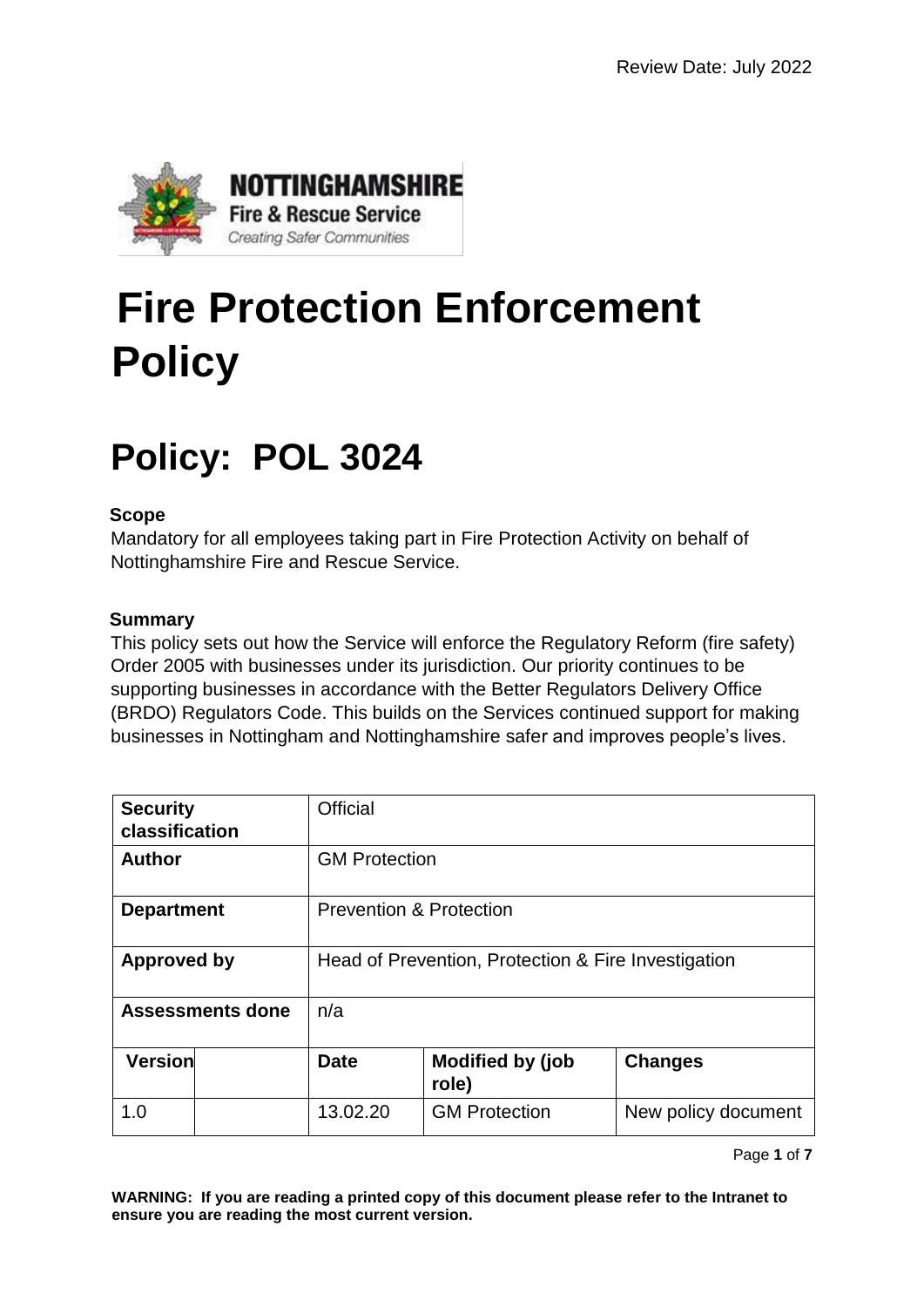## **Contents**

| $\blacksquare$ | <b>Key information</b> | 1. Introduction |
|----------------|------------------------|-----------------|
|                |                        |                 |

|  | 2. Primary information |  | 1. Advice and Guidance<br>2. Purpose and methodology of enforcement |
|--|------------------------|--|---------------------------------------------------------------------|
|--|------------------------|--|---------------------------------------------------------------------|

| <sup>1</sup> Support Information<br>1. Related Documents/Useful websites<br>3. |  |
|--------------------------------------------------------------------------------|--|
|--------------------------------------------------------------------------------|--|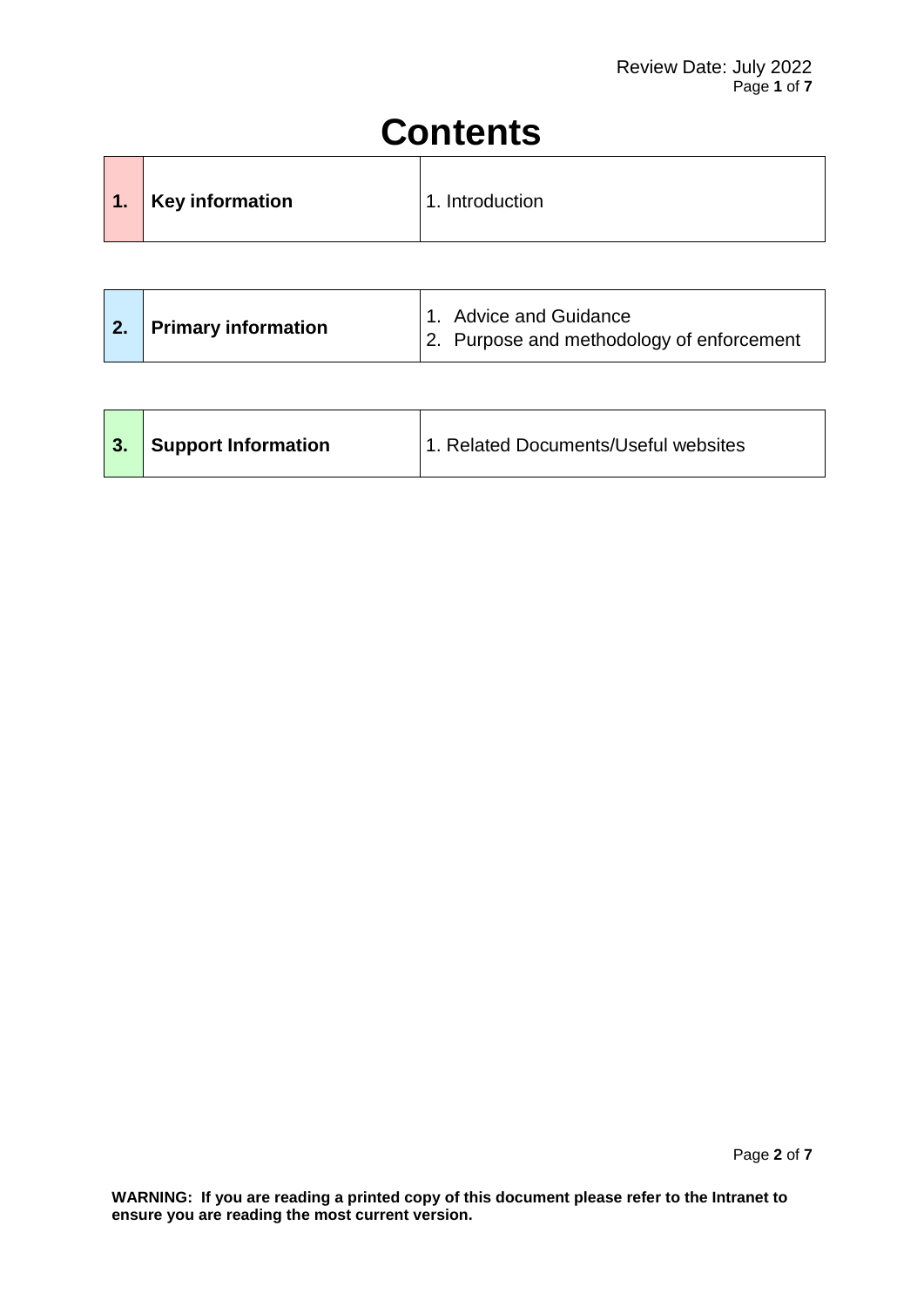### **1. Key Information**

#### **1. INTRODUCTION**

- 1.1 Nottinghamshire Fire and Rescue Service (NFRS) has the statutory responsibility, under the Regulatory Reform (Fire Safety) Order 2005 (RRO), Part 3, Section 25, as the enforcing authority for premises that do not fall under the remit of the Health & Safety Executive, Defence, Crown or Local Authority responsibilities.
- 1.2 NFRS's vision is 'Creating Safer Communities' and this is fulfilled through the organisations Corporate Plan and subsequent strategies. The Service's Safer Communities Strategy outlines the core activities and ambitions of the Service in relation to fire protection activities, within Service Delivery.
- 1.3 This Enforcement Policy is based on the principles of 'Better Regulation' contained in the Regulators Compliance Code and sets out the approach the NFRS will take in enforcing legislation. It will be used in conjunction with guidance issued by Parliament; Ministry of Housing, Communities and Local Government; the Department for Business Enterprise and Regulatory Reform, other relevant government departments and agencies; and the Local Better Regulation Office.
- 1.4 Compliance with fire safety legislation will be achieved through engagement and education - by providing advice and guidance to business owners and responsible persons - and by formal enforcement action if required. Securing compliance with statutory requirements and proportionate use of enforcement powers, including prosecution, are important parts of this document.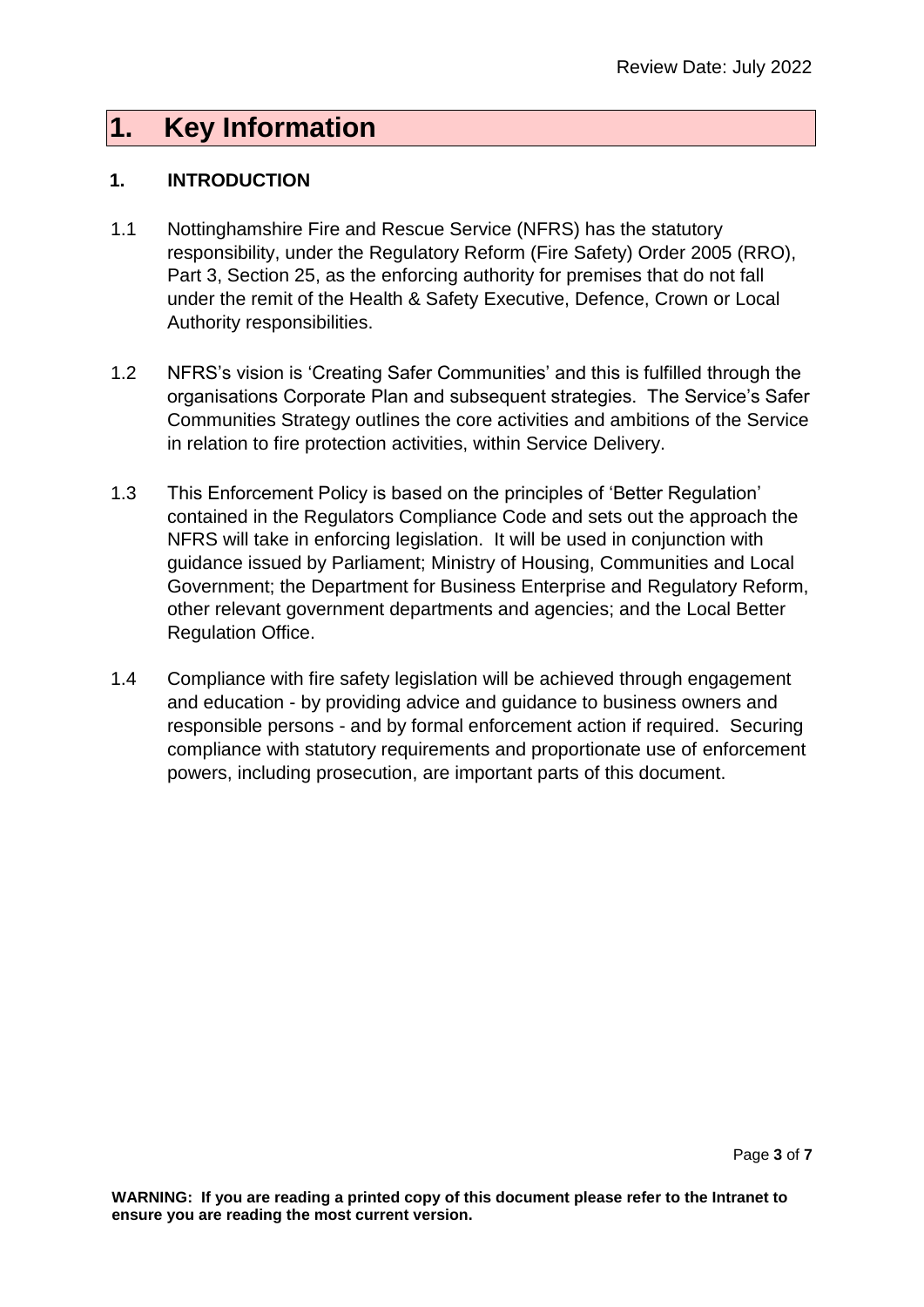### **Primary information**

#### **1. Advice and Guidance**

- 1.1 NFRS regards prevention as better than cure and aims to secure compliance, whilst avoiding bureaucracy or imposing excessive cost, by engaging with business owners and responsible persons; offering information and advice to maintain appropriate fire safety standards. Individuals, businesses and other undertakings are encouraged to put safety first and to integrate fire prevention and fire protection requirements in to normal working methods.
- 1.2 In accordance with its duties under Section Six of the Fire and Rescue Services Act, 2004, NFRS shall make provision for the purpose of promoting fire safety in its area:
	- A fire and rescue authority must, to the extent that it considers it reasonable to do so, make arrangements for;
		- (i) The provision of information, publicity and encouragement in respect of the steps to be taken to prevent fires and death or injury by fire;
	- A fire and rescue authority must, to the extent that it considers it reasonable to do so give of advice, on request, about—
		- (ii) how to prevent fires and restrict their spread in buildings and other property;
		- (ii) the means of escape from buildings and other property in case of fire.
	- The provision of information, publicity and encouragement in respect of the steps to be taken to prevent fires and death or injury by fire;
	- The provision of advice, on request, about how to prevent fires and restrict their spread in buildings and other property;
	- The means of escape from buildings and other property in case of fire.
- 1.3 In exercising its duty to provide advice and information, NFRS will not:
	- Undertake fire risk assessments for regulated persons;
	- Appear in court on behalf of regulated persons in any prosecution brought by a third party including another enforcing authority, under health and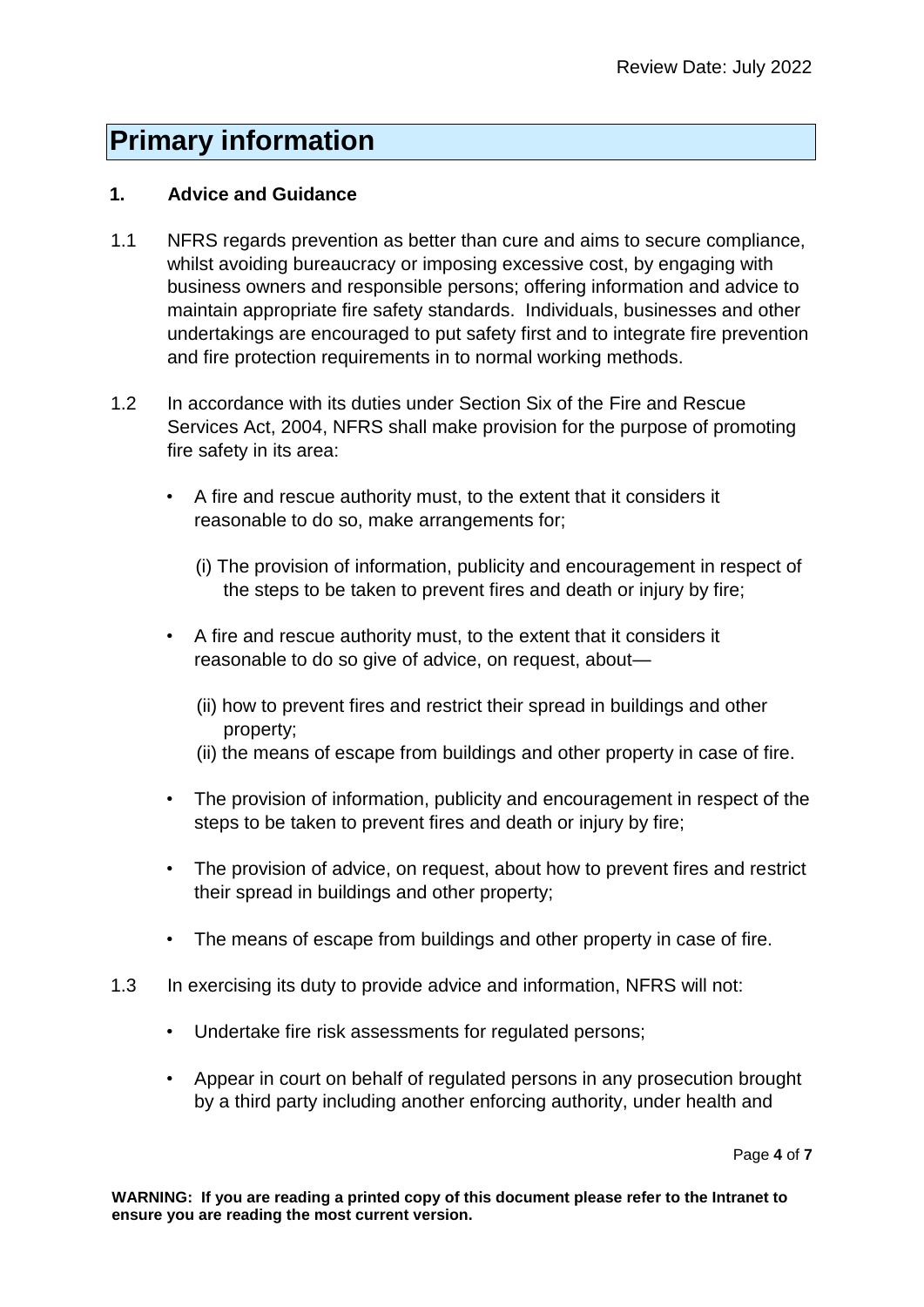safety or fire safety legislation, except as an expert or neutral witness to give general mitigating evidence;

- Draft fire safety policy and procedures on behalf of regulated persons. It is incumbent upon regulated persons to comply with fire safety legislation;
- Other than in those circumstances, which appear to NFRS to be in the public interest and appropriate to the functions of a best value Service, such as under the Primary Authority act as a consultant on fire safety related issues other than as required to meet statutory consultation requirements imposed on other bodies and persons.
- 1.4 For the purposes of business engagement, advice and support, the Service employs a Business Education Advocate (BEA) who's primary role is to engage, educate and inform business owners and responsible persons of their duties in relation to fire safety. The Service will undertake a variety of engagement activities in order to fulfil this requirement.
- 1.5 NFRS Fire Safety Inspectors (FSIs) will seek to provide advice that is appropriate to the premises and their use and will do so by reference to nationally recognised guidance and standards that regulated entities have assisted in developing.
- 1.6 Where use of national guidance is not appropriate in the circumstances of the case, local guidance will be used.
- 1.7 Comments from regulated entities on style, format and content will be welcomed to assist in the review of guidance used; and to assist in the further development of any guidance that NFRS may produce from time to time.
- 1.8 Where a regulated entity seeks advice or guidance from NFRS, or its Officers, about actions needed to correct fire safety deficiencies, or otherwise secure compliance with the law, this will not automatically lead to formal enforcement action by the NFRS. Should enforcement action prove to be necessary in the circumstances of the case, it will be based on the principles, expectations and methodology of the Enforcement Management Model (EMM) produced by the Health and Safety Executive (HSE), which is considered national best practice.
- 1.9 The default position of NFRS will be to advise and guide rather than serve notices or prosecute, but the Service absolutely reserves the right to act in the public interest according to the circumstances of each case.

Page **5** of **7**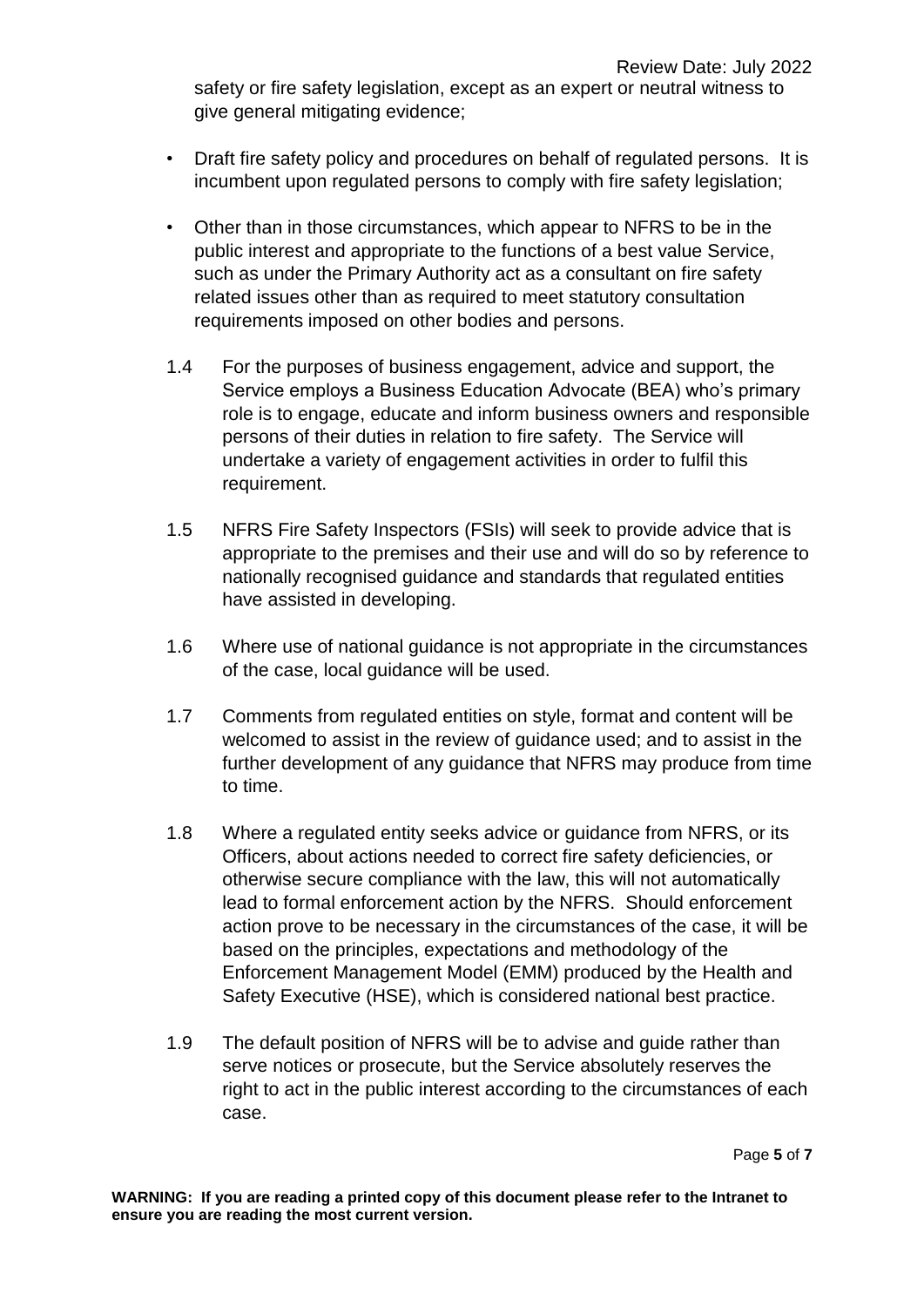#### **2. Purpose and methodology of Enforcement**

- 2.1 The purpose of the NFRS's enforcement function is to ensure that preventative remedial action is taken to protect relevant persons and to secure compliance with the regulatory system. The need for enforcement may stem from a lack of knowledge or a deliberate or negligent act. The term 'enforcement' has a wide meaning and applies to all dealings between NFRS and those on whom the law places a duty.
- 2.2 The purpose of enforcement is to:
	- Promote and achieve sustained compliance with the law;
	- Promote and achieve fire precautions to protect people from harm;
	- Ensure that the person responsible for premises subject to fire safety regulation takes action to deal immediately with serious risks to the safety of relevant persons;
	- Ensure those individuals, businesses and other undertakings that breach fire safety requirements are held to account, which may include bringing prosecutions before the courts.
- 2.3 NFRS employs a team of FSIs and Fire Safety Managers (FSMs) who are qualified and competent to undertake the role of enforcement, in line with the National Fire Chief's Council (NFCC) Competency Framework for Fire Safety Regulators.